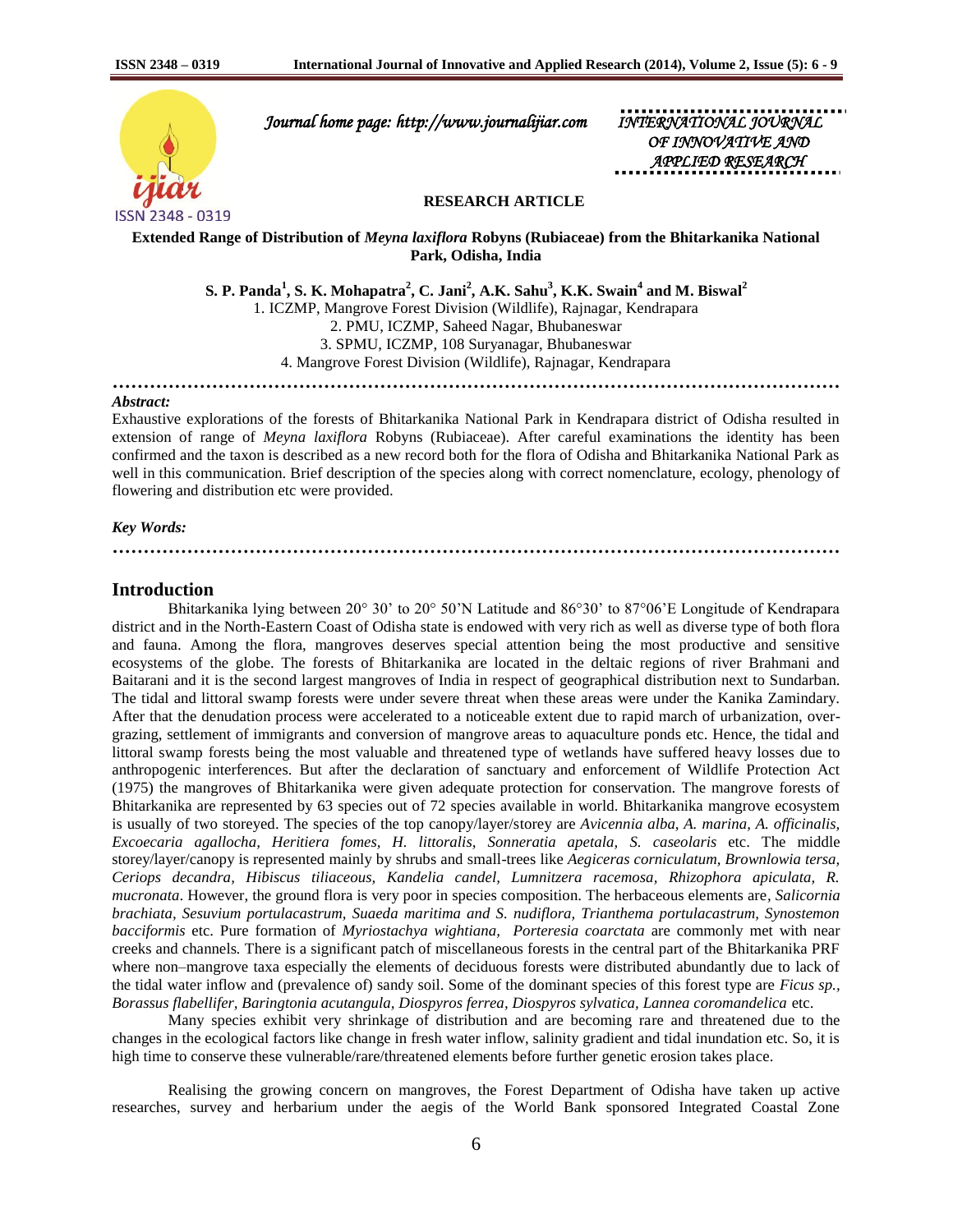Management Project. Under this programme, the forests of Bhitarkanika were explored intensively and exhaustively. In this connection efforts were made to enumerate and collect the representative species which resulted in the relocation or addition of a taxon of Rubiaceae i.e. *Meyna laxiflora* Robyns from the centrally located deciduous miscellaneous forest (in the Bhitarkanika National Park). The plant was collected, identified and deposited in the herbarium of Mangrove Forest Division (Wildlife), Rajnagar, Kendrpara. After consultation of available literature, this taxon is found to be a new record for the state of Odisha (earlier reported by Panigrahi and excluded from the Flora of Orissa by Saxena and Brahmam). Haines (1921-25), Mooney (1950) and Saxena and Brahmam (1994-96) the earlier workers for the state of Bihar and Odisha did not report this species. Banerjee (1984) have recorded 312 angiosperms including 2 ferns belonging to 80 families from the sanctuary area. Out of these, 90 are monocots belonging to 18 families where as 209 are dicots under 62 families. But he did not enlist this species. Recently Chadha and Kar (1999) were given a detailed list of plant species occurring in this sanctuary which is the compilation of earlier data. But there is also no mention of this plant. Hence this taxon turned out to be an addition or new record for the Bhitarkanika National Park as well as for Odisha state. The correct nomenclature, diagnostic characters, phenology, ecology, distribution etc. are provided in brief.

## **Meyna Roxb.**

### **Laxiflora Robyns**

Meyna laxiflora Robyns, Bull. Jard. Bot. Etat. 11: 228. 1928; Santapu in Bull. Bot. Surv. India 3: 1961. *Vengueria spinosa* Roxb. Fl. India 2: 127. 1824 (pro parte, excl. Type); Grham, Cat. 90. 1839; FBI 3:136. 1882 (P. P.); Cooke 1: 607 (2: 36). 1903.

A large shrub or small tree, stem with straight opposite, sharp spines. Leaves elliptic, lanceolate, acuminate, glabrous. Flowers in pedunculate cymes or rarely in fascicles from the old scars below the leaves. Corolla greenish white. Drupe ellipsoid, green turning brown when ripe.

**Locality**: Bhitarkanika

**Ecology:** A common shrub at dry and sandy areas of the National Park higher elevation in forest.

**Fls.:** December – April Specimens Examined: Bhitarkanika PRF

**Distribution** Charatha , Amboli of Maharashtra state

#### **Taxonomical Notes:**

The angiospermic family Rubiaceae is represented by genera and species in the flora of Odisha. Whereas, the genus *Meyna* Roxb. ex Link. is monotypic having a single species i.e. *Meyna spinosa* Roxb. ex Link. var *pubescens* Robyns under it.

However *Meyna laxiflora* Robyns was described by Panigrahi et al. (1964) from Sukinda, Ghatagaon and Bangura in Odisha. But Saxena and Brahmam (1994-96) while compiling the flora of Orissa referred the specimens collected by Panigrahi et al. (l.c) and deposited in the Central National Herbarium (CAL), Kolkata and concluded the specimens as *Meyna spinosa* Roxb. ex Link. var *pubescens* Robyns not *Meyna laxiflora* Robyns. Hence, they have excluded this species from the flora of Odisha. Its presence in Bhitarkanika National Park forms an addition to the Flora of Odisha and Bhitarkanika as well.

*Meyna laxiflora* Robyns closely resembles with *Catunaregam spinosa* (Thunb.) Tirvngadam and create confusions. So in order to avoid such confusions the distinguishing features of both these species are outlined in the below provided table. 1.

| <b>Plant Parts</b> | Meyna laxiflora Robyns                  | Catunaregam spinosa (Thunb.) Tirvngadam    |
|--------------------|-----------------------------------------|--------------------------------------------|
| <b>Spines</b>      | Sharp opposite                          | Sharp geminate                             |
| Leaves             | Lanceolate, glabrous                    | Rounded, pubescent beneath                 |
| <b>Flowers</b>     | Flowers in pedunculate cymes rarely in  | Fls solitary or 2-3 in axillary clustered  |
|                    | fascicles from the old scars bellow the | peduncled cymes, fragrant                  |
|                    | leaves, non-fragrant                    |                                            |
| Corolla            | Greenish white                          | White turning yellow                       |
| <b>Fruits</b>      | Drupe ellipsoid, green turning brown    | Berries globose or ovoid, yellow when ripe |
|                    | when ripe                               |                                            |

**Table. 1**. Showing the difference between *Meyna laxiflora* Robyns and *Catunaregam spinosa* (Thunb.) Tirvngadam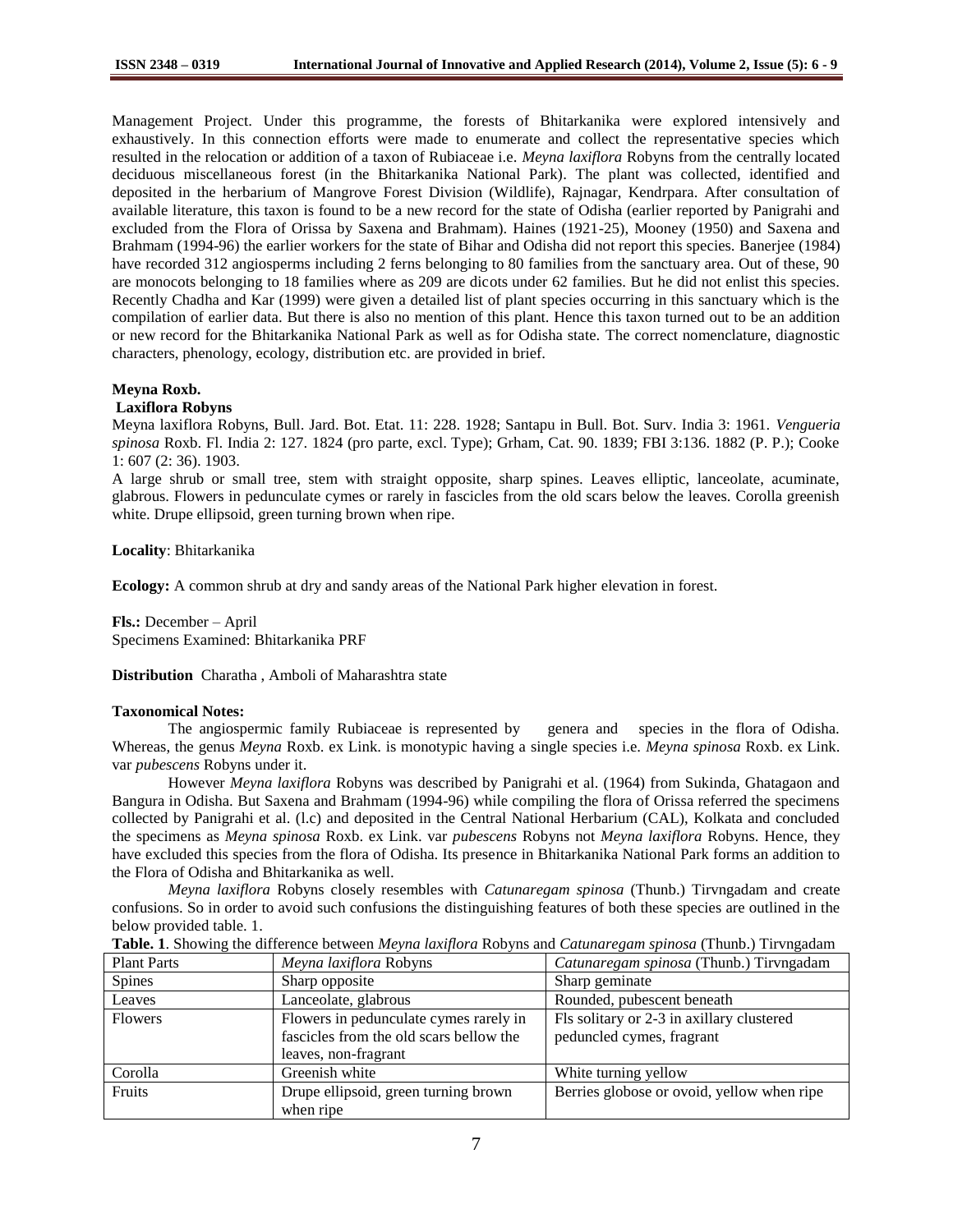